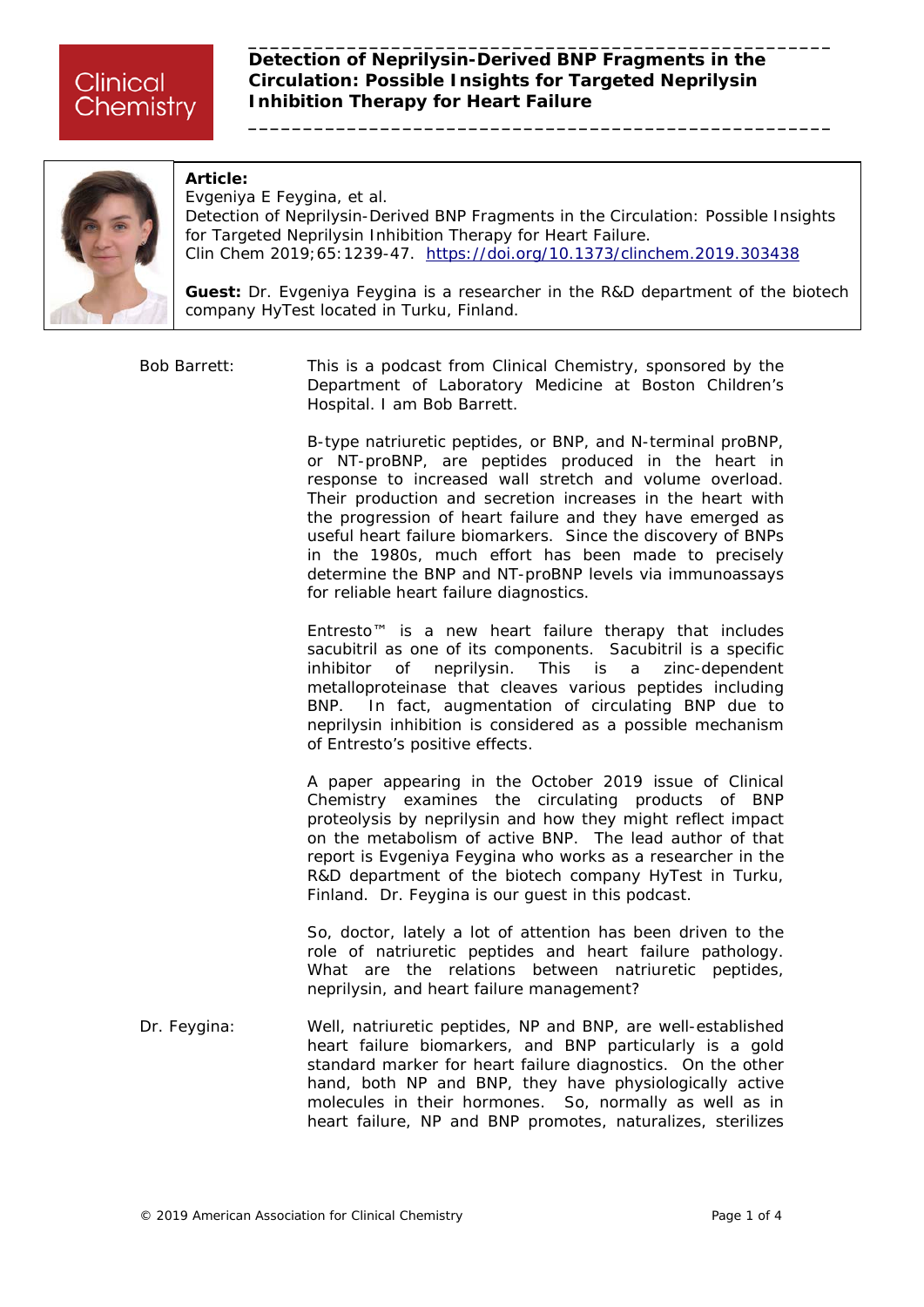vasodilation and in order to reduce myocardial loads which is good for the failing heart.

**\_\_\_\_\_\_\_\_\_\_\_\_\_\_\_\_\_\_\_\_\_\_\_\_\_\_\_\_\_\_\_\_\_\_\_\_\_\_\_\_\_\_\_\_\_\_\_\_\_\_\_\_\_**

Neprilysin is a protease that cleaves active NT and BNP into inactive fragment and prevents their positive effects. So, a lot of efforts were made to therapeutically inhibit neprilysin and thus prevent natriuretic peptide degradation. And a few years ago, Novartis pharma introduced a new drug, Entresto and it was the first-in-class ARNi drug. ARNi stands for Angiotensin Receptor-Neprilysin Inhibitor and as it comes from the TITE. So, it contains specific neprilysin inhibitor called sacubitril. Entresto was shown to be very effective in the reducing heart failure complications. And one the possible mechanisms suggested is that ARNi inhibits neprilysin and facilitates the positive natriuretic peptides activity.

However, now scientists do believe that ARNi is not equally good for every patient, and there are some side effects, sometimes the drug titration is complicated as well. So, if we could pick the right patients who could benefit the most from ARNi therapy, it would be really useful for clinical practice.

So, what patients are the right patients? If we think about the BNP circulation as of a swimming pool, the huge pool was the incoming and outcoming pipes as from the problems, that's crucial mass. We can imagine that the BNP pool is filled through the incoming pipe which is processing and this pool is depleted, so there is outcoming pipes and these are renal clearance, the subdividing proteolytic cleavage. And neprilysin is just one of these outcoming pipes.

So, if we stay inside this picture, neprilysin inhibition is a valve on this outcoming neprilysin pipe. The most benefit from neprilysin inhibition would come from the O4 dose with the fast BNP production and high neprilysin activity. In this case, neprilysin inhibition would make a change. So, we need to distinguish the patients with effective natriuretic peptide production and high neprilysin activity as well.

- Bob Barrett: Measuring natriuretic peptide production and neprilysin activity at the same times seems to be challenging. Are there any established methods?
- Dr. Feygina: Currently, there are fluorogenic substrates for neprilysin activity measurement in the sample and they're commercially available. But there are actually two problems with this approach. First thing is these substrates tend to lack specificity unfortunately, which is crucial in our case. And another issue is related to neprilysin biochemistry. This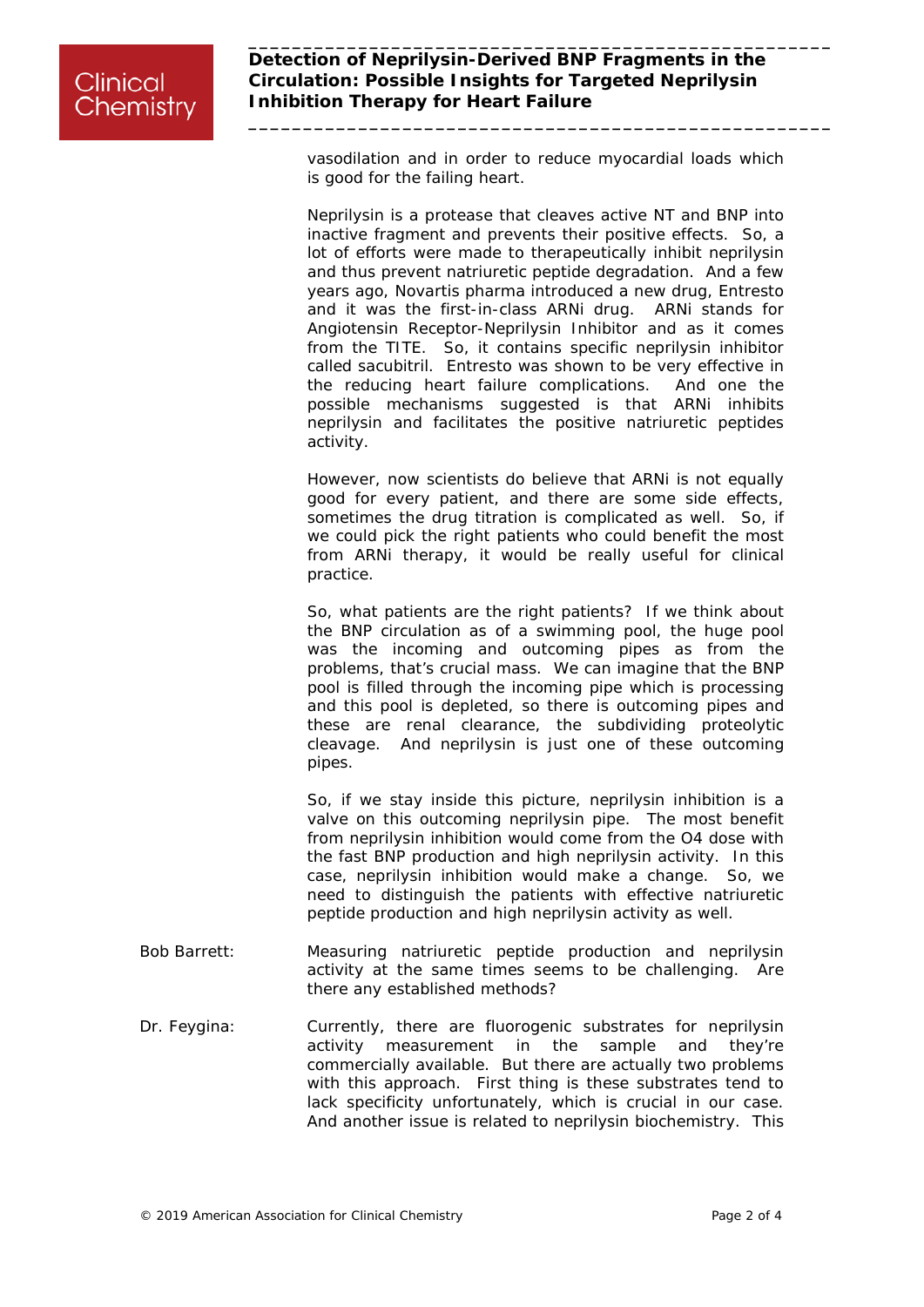protease exists in two forms. One is transmembrane, tissue bone form and another is soluble, it is present in circulation.

**\_\_\_\_\_\_\_\_\_\_\_\_\_\_\_\_\_\_\_\_\_\_\_\_\_\_\_\_\_\_\_\_\_\_\_\_\_\_\_\_\_\_\_\_\_\_\_\_\_\_\_\_\_**

So, as neprilysin is distributed between tissue and blood stream, we need to measure the inherent neprilysin activity and we cannot do that with the fluorogenic substrates and measuring in the sample. And as I said before, apart from neprilysin activity, we need to estimate the natriuretic peptide production level, and how can we do these two things at the same time? I think we suggest the solution: let's measure the circulating products of NP and BNP proteolysis by neprilysin. While, indeed these neprilysinderived fragments may reflect both parameters, the level of natriuretic peptide production and the level of the degradation.

- Bob Barrett: So, considering all the complicated system of neprilysin forms and natriuretic peptides, tell us what is your hypothesis?
- Dr. Feygina: The sites of natriuretic peptides proteolysis by neprilysin were described before and for BNP they're the most susceptible ones between amino acids 4 and 5 and the less susceptible one between residue 17 and 19. So, when BNP is cleaved, the new epitopes emerge and we call them neoepitopes. And for the sites mentioned, they are neo5, neo17 and neo18.

And as I said before, the sites are known, but the BNP forms containing these neo-epitopes and so-called neo-forms. They were never described before. So, we developed the specific BNP-neo17 immunoassay which is based on the antibodies specifically recognizing the neo17 epitope and this study detects only the BNP fragments that are cleaved at 17, 18 neprilysin site, and it does not contract with the BNP molecule.

Our first thing to do was to analyze BNP cleavage by neprilysin in vitro with or without sacubitril or the neprilysin inhibitor, and thus we measured BNP-neo17 formation in vitro. And then we used a rat model to study BNP-neo17 in vivo. We injected human BNP into the bloodstream of rats that were pre-treated with sacubitril or with saline orally and then we collected red plasma samples at several time points after the injection and analyzed the BNP-neo17 formation. And the last thing we did, we measured BNP-neo17 in human plasma in heart failure patient samples.

- Bob Barrett: Were your results in accordance with the previous knowledge, and what were the novel findings?
- Dr. Feygina: As we expected, we found that BNP-neo17 is generated both in vitro and in vivo, and this process is blocked by sacubitril.